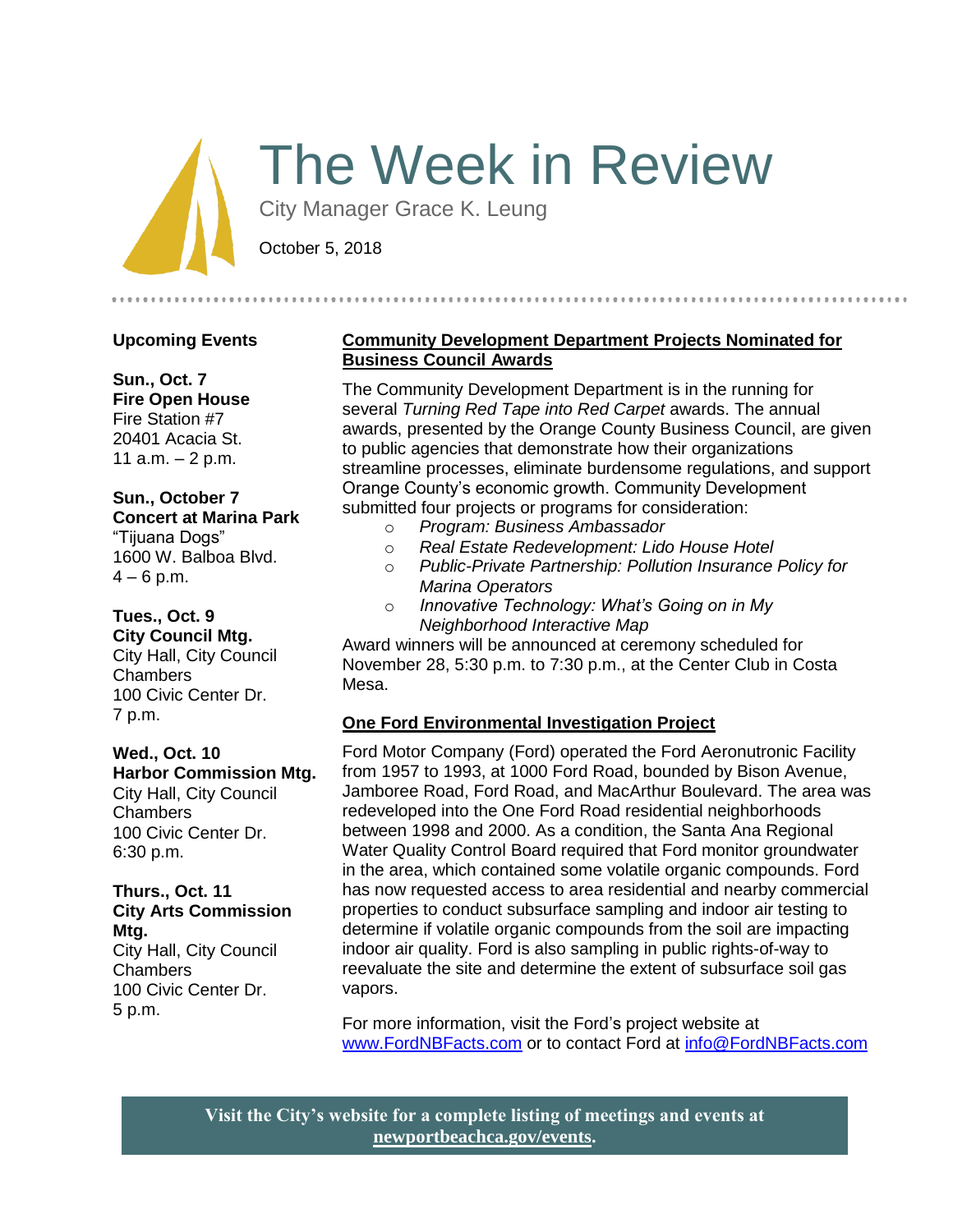**Thurs., Oct. 11 Zoning Administrator Mtg.** City Hall, Corona del Mar Conference Room (Bay1E) 100 Civic Center Dr. 3 p.m.

#### **Sat., Oct. 13 Art in the Park** Civic Center Green 100 Civic Center Dr. 10  $a.m. - 4 p.m.$

#### **Mon., Oct. 15 Board of Library Trustees Meeting**

Mariners Branch Library 1300 Irvine Ave. 5 p.m.

# **Wed., Oct. 17 Balboa Village Advisory Committee Meeting**

Marina Park, Bay Island Conference Room 1600 W. Balboa Blvd. 4 p.m.

### **Thurs., Oct. 18 Finance Committee Meeting**

City Hall, Crystal Cove Conference Room (Bay 2D) 100 Civic Center Dr. 3 p.m.

#### **Thurs., Oct. 18 Planning Commission Meeting**

City Hall, City Council Chambers 100 Civic Center Dr. 6:30 p.m.

or 833-949-3673. Questions may also be directed to Jessica Law, Water Board Case Worker, at [jessica.law@waterboards.ca.gov.](file://///cnb.lcl/data/Users/CMO/Shared/Newsletters/jessica.law@waterboards.ca.gov)

# **Finley Tract Resident Parking Permit Program (RP3)**

Community Development held a public meeting on October 1 with residents of the Finley Tract, located adjacent to Lido Village on the Balboa Peninsula. A resident parking permit program is proposed for the neighborhood due to impacts related to employee parking from nearby businesses. A survey of area residents and property owners found that 79 percent of respondents support a parking permit program. Staff will set a public hearing for the Zoning Administrator in late November for a Coastal Development Permit. Once approved, staff will prepare an agenda item for the adoption of an ordinance in early 2019.

#### **Planning Commission Study Session on Koll Center Residences Project POSTPONED**

The Planning Commission Study Session for the Koll Center Residences project, scheduled for November 8, will be postponed and rescheduled due to an unscheduled vacancy on the Planning Commission. The City will provide a notice of the new Study Session date when it is known. For more information about the project, visit [www.newportbeachca.gov/trending/projects-issues/the-koll](http://www.newportbeachca.gov/trending/projects-issues/the-koll-residences)[residences.](http://www.newportbeachca.gov/trending/projects-issues/the-koll-residences)

## **Coastal Commission Hearing on 2017 ADU Regulations**

On October 12, the California Coastal Commission will consider incorporating the City's Accessory Dwelling Unit (ADU) regulations into the certified Local Coastal Program (LCP). The City submitted the LCP amendment to the Coastal Commission in November 2017. Coastal Commission staff is expected to support the amendment with modifications to reflect changes in State ADU law that came into effect over the past year. If approved, the City Council will have six months to consider adopting the modified amendment. For more information visit:

<https://www.coastal.ca.gov/meetings/agenda/#/2018/10>

## **August Treasury Report Available**

The August 2018 Treasury Report is available on the City's website at [www.newportbeachca.gov/treasury.](http://www.newportbeachca.gov/treasury) As of August, the City's portfolio totaled just over \$252 million, from all sources. Roughly \$32 million of this portfolio was highly liquid, meaning it was available for cash flows associated with day-to-day operations and cash funding of major construction expenditures.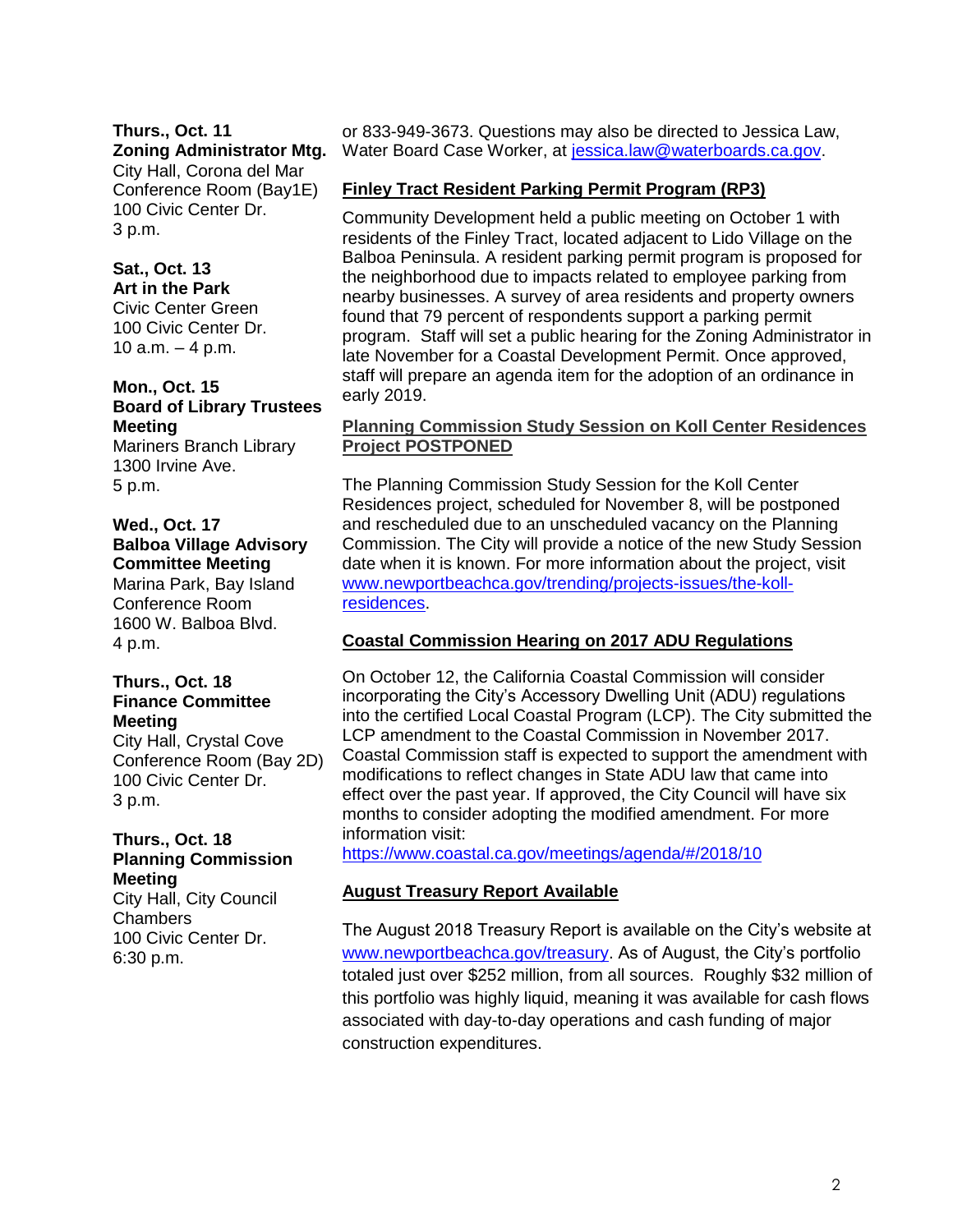The short-term portfolio (\$195 million) is invested in high quality, highly marketable securities with a weighted average effective maturity of approximately 1.69 years and a trailing 12 months' total return of 0.46%. This return compared favorably to our benchmark for the same period, the BAML 1-3 Year Treasury index, which returned -0.01%.

#### **City Rated Aaa by Moody's**

The credit rating agency Moody's released its latest credit ratings and the City of Newport Beach is rated Aaa, the highest rating possible. The report stated that "Newport Beach has an exceptional credit position, and its Aaa rating is much higher than the median rating of Aa3 for U.S. cities. The key credit factors include an extensive tax base, a very strong wealth and income profile, and a robust financial position. It also reflects a moderate debt burden and an elevated pension liability." In this context, "moderate" means the City's debt burden is lower than the U.S. median and consistent with other Aaarated local agencies.

#### **Preparing for Winter Winds and Rain**

Field Maintenance crews recently installed about 1,000 feet of wind fencing along boardwalks, 49 street ends, and around the piers. Wind fencing is used to reduce the amount of sand blown onto sidewalks and streets. It will remain up until April 2019.

City crews will hand out sandbags every Friday from 7 a.m. to 2 p.m. at the City's Corporation Yard, 592 Superior Avenue, from now until April. Sandbags also are available on the day prior to a predicted storm/rain event and on the day of a storm/rain event. Up to 10 sandbags are provided as a courtesy to Newport Beach residents who present proof of Newport Beach residency.

## **Bridge Clearance Signs Improve Boater Safety**

Recently, new bridge height clearance signs were installed throughout the harbor to inform boaters as they pass under bridges – an important tool especially during rising tides. The bright yellow and black signs are made of a durable, composite material made to last many years in the sun and saltwater environment.